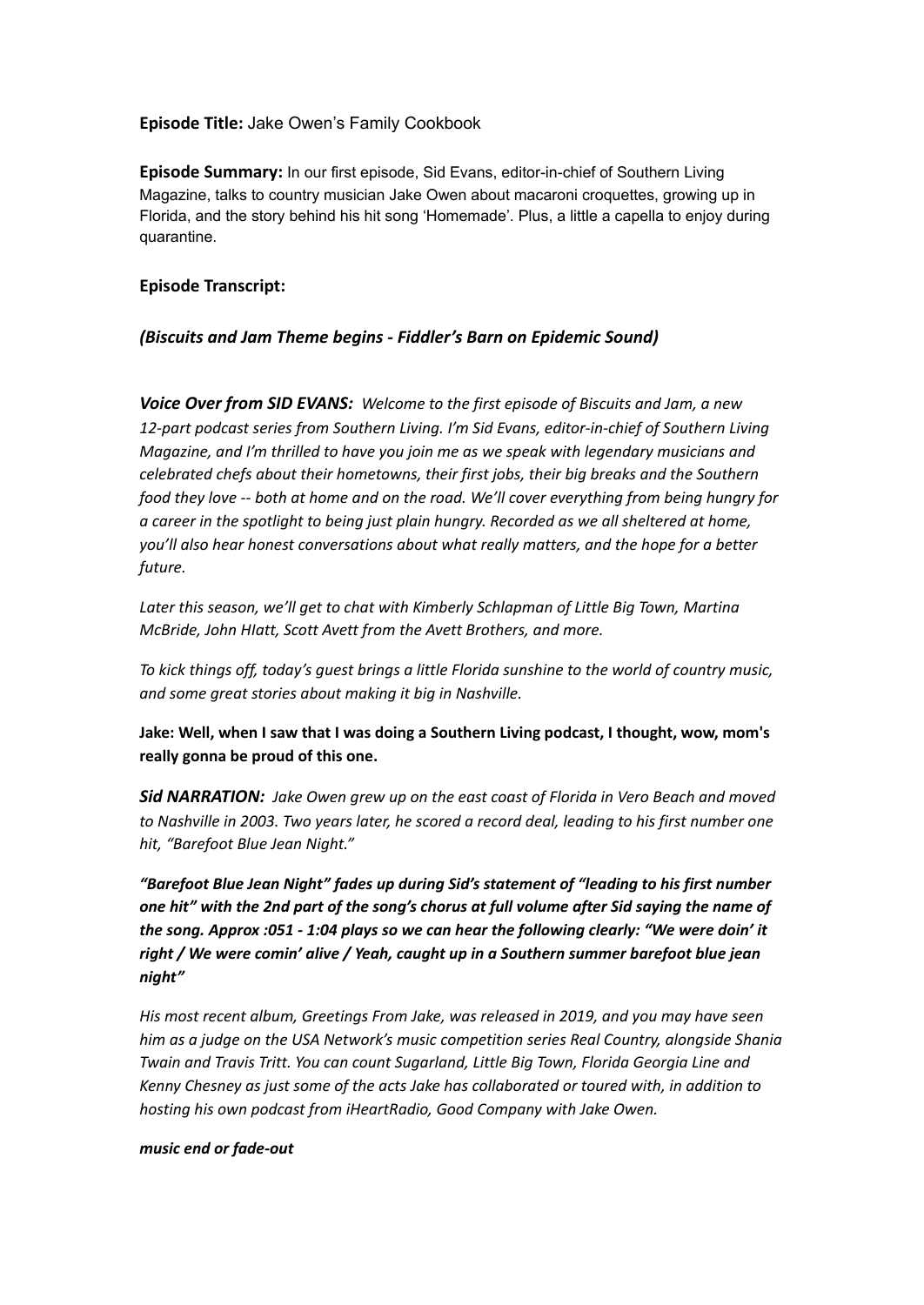*On today's show, we'll chat about his most recent number one hit "Homemade," and the short film inspired by his grandparents' love story.*

Jake: The song tells its own story, but I wanted to tell my story. I think everybody can relate **to the song in their own unique homemade qualities in ways. But I really wanted to let them see my homemade story.**

*Sid NARRATION: Then, hear how a Sunshine State college kid made a name for himself in an area not especially known for country music.*

**Jake: When you have a talent in something, if you're not interested in it to the highest degree, then it doesn't matter how talented you are in it, because what does it matter? And I've found that I'm not that talented in music, but I love it way more than I am talented.**

*Sid NARRATION: Plus Owen family recipes, a once-in-a-lifetime experience at Augusta National with his father, and much more coming up on Episode 1 of Biscuits and Jam, with Jake Owen.*

#### *music end or fade-out*

**Sid:** Well Jake, welcome to Biscuits and Jam.

**Jake:** Thanks man. I'm happy to be talking to you cause I definitely love biscuits and I'm a fan of jam. I like to jam.

**Sid:** Tell me a little bit about growing up in Vero Beach, what that was like for you.

**Jake:** Growing up in Vero, I honestly feel like it's a fairy tale really.

I feel like Florida is this place in my mind that, uh, the sun always shines. It feels like summertime all the time. There's Spanish Moss hanging from the live Oak trees. And, you have the Atlantic ocean on one side of the Barrier Island in Vero.

And then on the other side, you've got the Indian River Lagoon. And I spent a lot of time with my twin brother fishing and playing sports because, I mean, shoot, if you wanted to play football, tennis, golf, uh, soccer, anything that you do outside...I mean, we just never, we were never indoors as kids and we, I never had shoes on. I was barefoot all the time.

**Sid:** So does Vero, would you say it feels like a real Southern town?

**Jake:** It depends. Um, there's two separate sides of Vero. You've got the beach side, and then you have the mainland side. I lived on both sides. And, um, so I would say as far as it being Southern, it doesn't have the Southern-Southern feeling on the beach side cause you have all these people that aren't from there. But when you get to the mainland side, it feels more Southern than most places I've ever been. Because most of those people are your blue collar workers.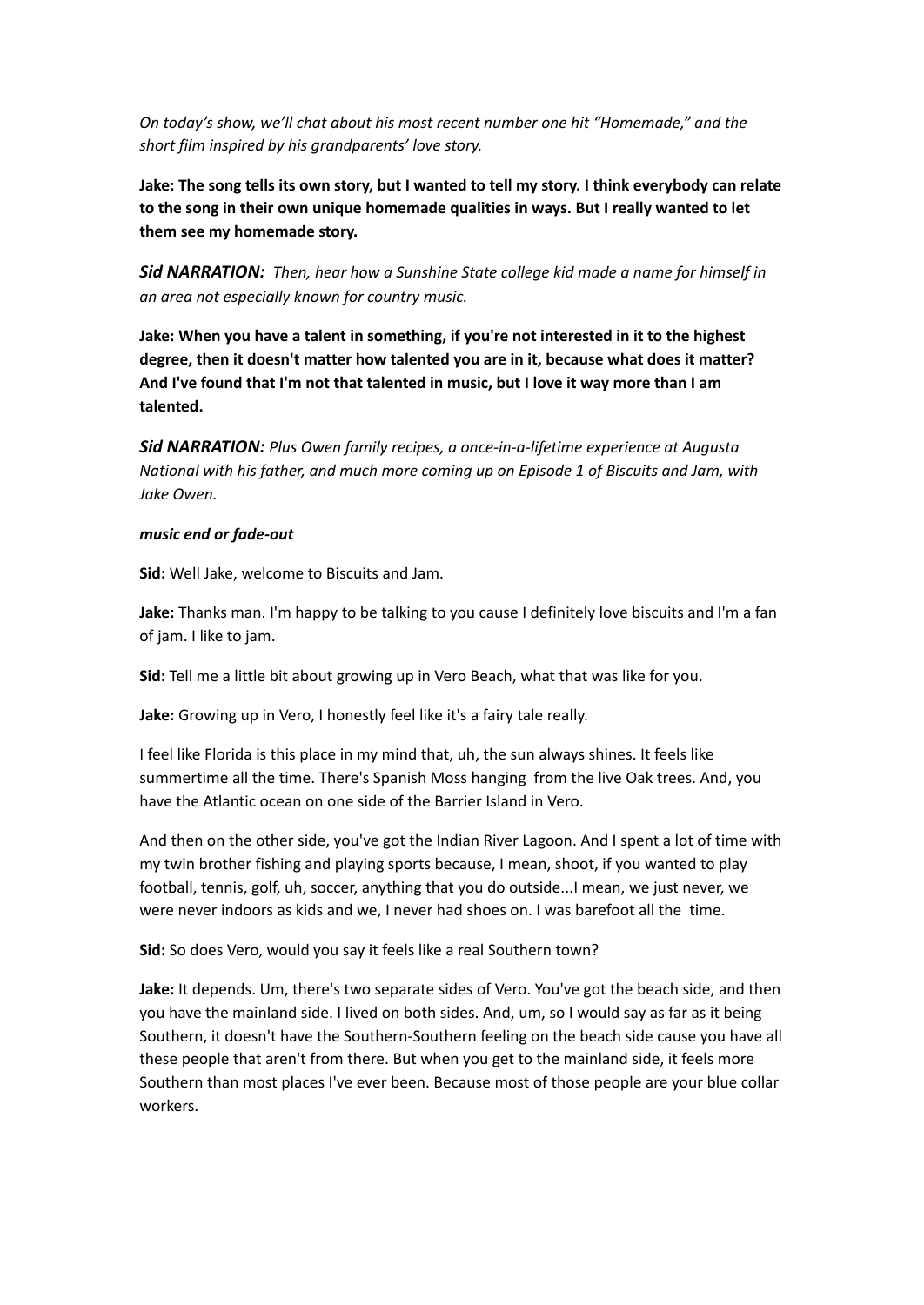Like true Florida crackers that born and raised there. You know, their necks are red and crinkled and their families have worked in the orange groves or, um, or a citrus industry or packing houses. Um, and so to me that's what Southern Florida is.

**Sid:** Well, either way. It sounds like you miss it a little bit.

**Jake:** Oh my gosh, man. I miss it. I miss it more every day. I think when I left there to, to leave for Nashville, uh, I had this dream of doing what I'm doing now and um, I could care less at the time. But I think that's like everyone's life. When you're a young kid, you have dreams and aspirations to chase, and anything that gets in the way of that is, you bet you're just pushing it aside.

So if it was my family and my friends and everything, my hometown. I pushed it aside and I, and I headed towards Nashville. And now that I'm here, and now that I made it, and now that I realize everything that made me the guy that I am today is my hometown, I long to go back there. And so I do, I miss it a lot.

**Sid:** So, tell me about your mom. I've heard that your mom was a Southern Living fan.

**Jake:** Oh, gosh. Yeah.

**Sid:** I don't know if that's true or not...

**Jake:** Well, when I saw that I was doing a Southern Living podcast, I thought, wow, mom's really gonna be proud of this one. Because growing up, um, my mom had Southern Living, on the coffee table, stacks of 'em and, uh, I remember reading Southern Living as a kid, just, uh, thumbing through it with my mom on the couch at night, looking at recipes and things like that. So, yeah, my mom's a big Southern Living fan. My mom grew up born and raised in Haines City, Florida, which is Polk County, which is right next door to Winter Haven, Florida, where my father grew up, which is also Polk County, and that's where I was born...is Winter Haven.

But my mom, her dad was in the citrus industry, sold oranges, and um, he died at a young age. He was only 49 years old. I never got to meet him. His name was Jake. And so, uh, when I moved to --

**Sid:** Oh, no kidding.

**Jake:** Yeah. All through high school, everyone called me Josh.

That's my legal given birth name. And, uh, when I moved to Nashville. There was a couple other singers at the time by the name of Josh. There was Josh Turner, who's a great artist, and believe it or not, there was another guy in Nashville named Josh Owen. I went to this BMI to give him my CD, and they were like, "were you here yesterday? We have a Josh Owen CD." And I was like, "no, I wasn't." And he showed it to me and I thought. "All right. My name is not going to be Josh anymore." So I told my mom, I'm just going to take my granddad's name. So I took Jake, but my mom grew up there in Haines City, her father, Jake, um, JC Long, ran the citrus business there.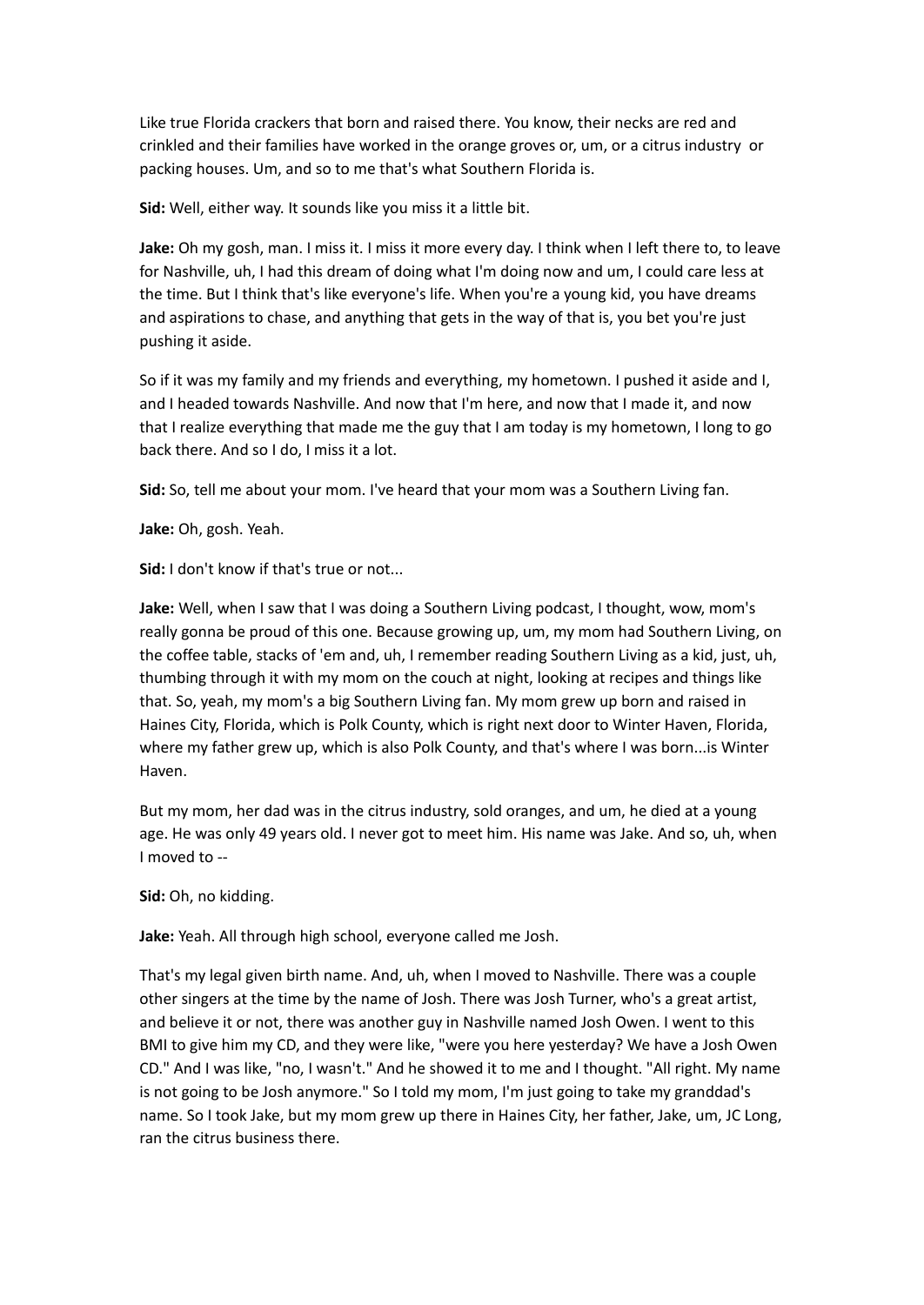And my mom was Florida watermelon queen. So if that's not Southern, uh, I dunno what is.

**Sid:** That is some serious credibility.

**Jake:** Oh yeah. She prides herself to this day on that, she traveled all around the country, um, telling people about Florida watermelons and so everywhere I go now and play shows, I'll meet like the national watermelon queen once a year. But my mom is an angel of a person. She is the most loving, caring human being that I've ever come across. And I know that's easy to say when it's your mother, but she really is.

I don't know that I've ever met anyone that's said a negative word about her.

**Sid:** Oh man, nice. Yeah. So was she a cook?

**Jake:** Oh, yeah. My whole family's a cook. That's why, again, Southern Living, uh, biscuits and jam is my, is my jam. I mean, growing up, my grandmother, if you don't mind me backing up a little bit. Really, my family stems, back to my dad's side of the family, which is my grandfather and my grandmother.

And this kind of ties into actually my new album that's out. And my new song just went number one, it's called "Homemade". And the video, we portrayed it around my grandparents story. They were both from Kentucky. My grandfather was from Hopkinsville, Kentucky. My grandmother's from Mumfordville, Kentucky.

He was in the service. Um, he then went to school at University of Kentucky and his buddy wanted to leave for the weekend. They left for the weekend, hitchhiked at the time. It's a beautiful story. My grandmother and my grandfather tell their story firsthand on my podcast about their love life and how they met.

And it's an amazing, firsthand true story of their love. It's almost like a "Notebook". So he hitchhiked to Mumfordville. Kentucky. Got off with his buddy there and he just saw two beautiful girls walking down the street and they walked into this house and he told his buddy, said, "that was the most beautiful woman I've ever seen."

He said, I need to meet her. And so he took a picture of the house, which at this point in 2020 might seem a little creepy, but I guess in 19, you know, 40 that was okay. He took a picture of the house. He went back to Lexington to school, and he started writing her love letters and he said they corresponded.

And they made a time to rendezvous, um, which never ended up happening. And so they kept writing each other again, and they eventually met. And got married and they've been married for over 70 years. And to cut that all in half, they moved the family when they got married to Sikeston, Missouri.

My grandfather had a job there. And that's where my father was born. And then they moved to Winter Haven, Florida, where my grandfather, a lot, like my mother's father, he was in the citrus industry. He had a packing house and he built all of the wooden crates that they put the oranges in. So one side of the family, my granddad and my mom's dad sold the oranges, and my dad's dad packed the oranges. So, um, when you look at my album and you kind of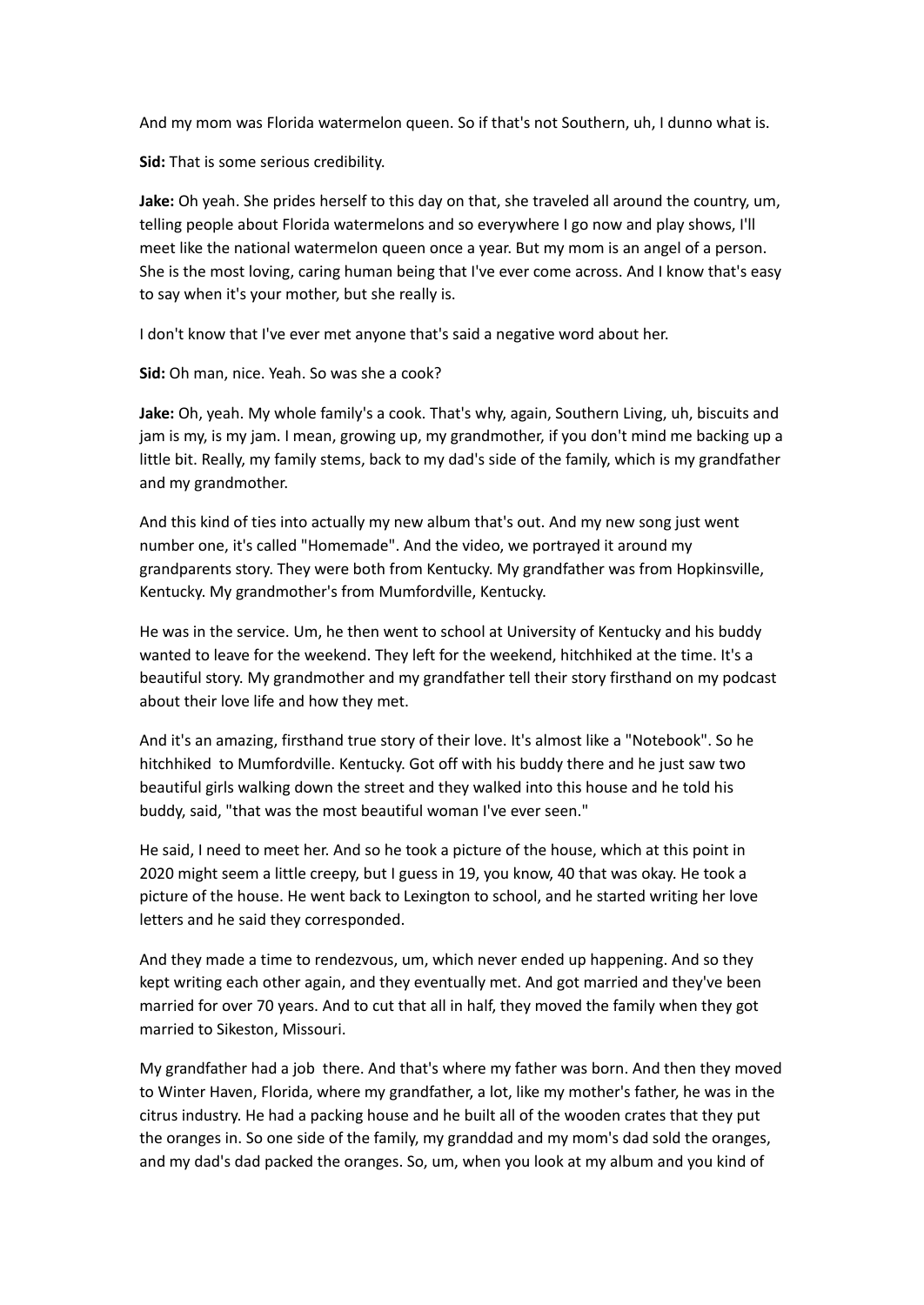see the flare in my music and things like that, uh, there's a lot of that Southern Florida sunshine citrus sort of thing going on.

**Sid:** I love that. I saw the film that you made, which was pretty unique. What gave you the idea to make a film instead of just doing a video?

**Jake:** Well, um, I think to fully explain that I have to give you the backstory on how I got that song. I think a lot of people think sometimes when they hear artists' music that the artists themselves wrote every song. I remember as a kid listening to George Strait, and I thought he wrote every song he sang. And a lot of George Strait songs, he didn't, I'd say 95% of the songs George Strait didn't write, if not 98% of them.

I think artists have great careers by choosing songs that are the best songs for them, whether they wrote them or not. And my really good friend Jared Mullins, came out to my house, uh, about a year and a half ago, and he was going through a rough time and he's a great songwriter. And he was kinda asking me for some advice and I said, "Hey buddy, why don't you just play me the best song that you think you've written that nobody's recorded? I'd love to hear that one." He said, "Oh, it's right here. I'll play it for you."

And he started singing it and the chorus says, "home made me love a dirt road, home made me crave some ice cold homemade sweet tea that only mama knows how to make."

And first off, when he said that, my mom makes the best sweet tea. In the world next to my grandmother who even puts more sugar in her sweet tea. So, as you know, I mean, if you're Southern sweet tea is part of, it's like in your blood. And, uh, so when he said that in the song, it hit me. The lyrics go on and basically say, "I want to settle down in a home made for the two of us."

Basically, I'm a homemade individual. And when I heard those lyrics, not only do I want to record it, and then I never knew it was going to be a single, and once it was a single, I thought, this deserves more than just a video about, you know, somebody pouring sweet tea. Like there's a lot of videos that are very literal to the song.

The song tells its own story, but I wanted to tell my story. I think everybody can relate to the song in their own unique homemade qualities. In ways. But I really wanted to let them see my homemade story. And I wouldn't be here if it wasn't for my grandfather hitchhiking from Lexington down and getting off in Mumfordville and randomly seeing my grandmother on a front porch and then starting to write her letters.

So I wanted to tell that story because me saying "I'm homemade" really starts with that. And that's what that video is. I think most people that know me would tell you that I'm very spur of the moment. If I believe something, I'll do it. And I'm, and I don't even think twice about it, I just go after it.

**Sid:** So speaking of "spur of the moment", I mean, could, could you just sing a little of that chorus?

**Jake:** Yeah, I, it goes "home made me love a dirt road / home made me crave some ice cold / homemade sweet tea only mama knows how to make / Yeah, homemade. / Home made me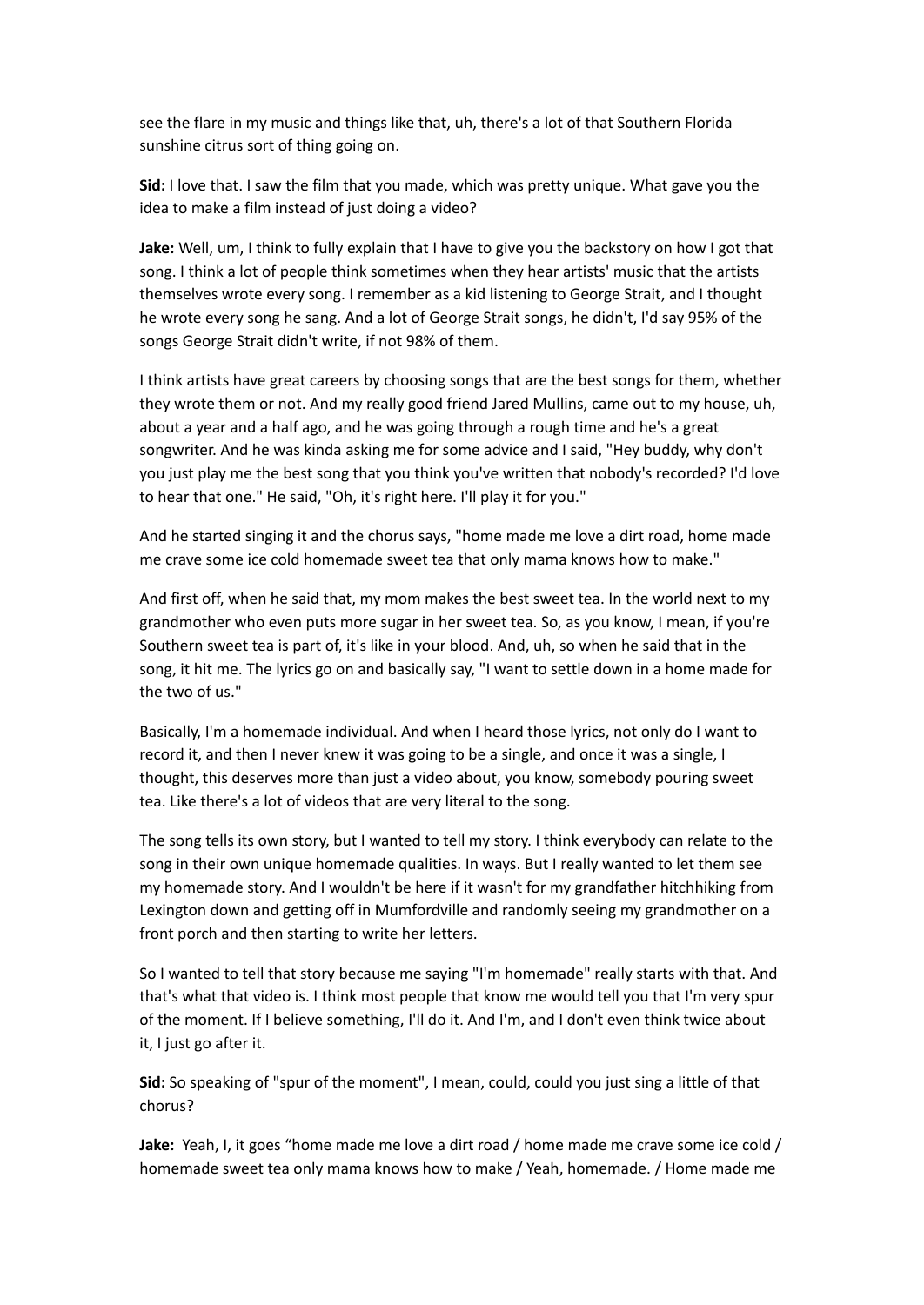love a small town." Vero, there you go. "Home made me want to settle down / in a home made for the two of us / Everything I love / is homemade."

**Jake:** It's pretty cool...the first line of the song says, "where I grew up / getting dressed up means a buttoned down shirt and a good pair of jeans / It wasn't Sunday without collard greens / Dad was boss and Christ was King / And Friday nights I was waiting for the lights to come on, but I turned to Miller Lights when I turned 21." I mean, it's, it's everything about my life and...

**Sid:** Right.

**Jake:** I think sometimes growing up in a town like Vero when you get away from it, you think you're a little bit different than everyone, not better or anything, but you just, it's different.

Like, things I took for granted by being in a town where there wasn't a lot of hardship, there wasn't a lot of struggle. I didn't witness that as a kid. I was kind of like, uh, insulated in this little Pleasantville of a town. So for me, it's been a beautiful blessing to travel this country and leave there and chase a dream.

# **(fifteen second instrumental music break)**

**Sid:** So, other than the sweet tea, are there things that your mom made that you just, you know, were your favorites, all time favorites, or that you still think about?

**Jake:** Oh, yeah. Every Thanksgiving and Christmas, it was a big time for all of us because every woman in our family is a great cook. Uh, I think, again, that stems from my grandmother, "Nanny" we call her, Jean. She was a great cook and I think she always kind of held court in the kitchen during all the Thanksgiving and Christmases and everyone brought something, but everybody had to step their game up.

Obviously, if you're bringing something around a woman that can cook amazing, right? So my mom became a great cook. My, my aunts are all great cooks. So we had everything from, you know, coconut cream pies and pecan pies. And my grandmother makes the best, uh, macaroni croquettes, which is basically, if you're not familiar, it's a very, in my mind it's a Southern thing where you take macaroni and you make it, and then you put it in like a Pyrex dish and chill it. And then you can cut it into squares. And when you cut it into squares, you then dip it, the squares, into a nice batter that you then fry the square in like a nice cast iron skillet.

### **Sid:** So it's super healthy.

**Jake:** So, uh, like all Southern food, you know, and then my grandmother would douse, the top of it with her homemade pimento cheese spread like this hot melted pimento cheese spread. So it was like a pimento cheese, macaroni brick. So that was amazing. And then my grandmother was very famous for her Tutti Frutti ice cream. I think. Um, we all in our own family have a sweet tooth, thanks to my granddad.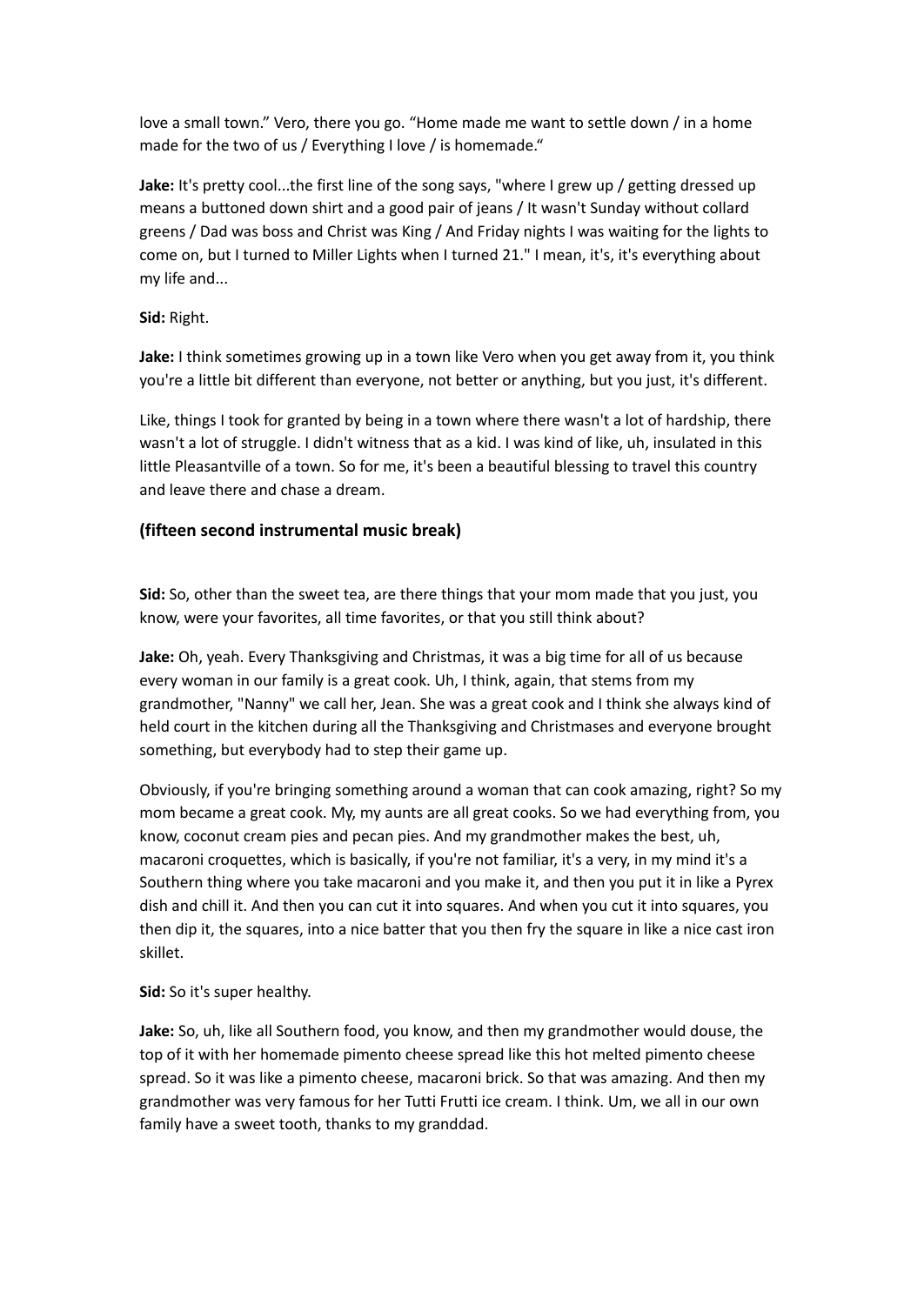**Sid:** Oh man, that sounds good. We, I don't know about the macaroni croquettes. We gotta try that at Southern Living. Put that in through the test kitchens.

**Jake:** Right? Well, speaking of your macaroni croquette mention, my cousin Carrie put together for Christmas a few years ago… she called around to everybody in the family and then she got my grandmother to give not only her recipes, but all of her mother's recipes. And my cousin made everyone for Christmas, an Owen family cookbook with everyone's classic recipes. And so I have that. So if you guys are interested in any special, unique Owen family recipe, uh, we don't give those out a lot, you know, but I, I, I keep Southern Living in high regard, so I'll sneak you guys a famous Owen recipe.

**Sid:** I mean, absolutely yes. Send it our way.

**Jake:** And I do, I do believe Sid that, that the macaroni croquettes are in there.

*Sid NARRATION: There'll be more of my interview with Jake Owen, after the break.*

# **(fifteen second instrumental music break)**

BREAK

# **(fifteen second instrumental music break)**

*Sid NARRATION: Welcome back to Biscuits & Jam, from Southern Living. I'm Sid Evans, and we're talking with Jake Owen.*

*Long before his rise in the music business, Jake pursued sports, but he admits to getting bored, switching gears, or quitting so often that his parents started to doubt where he was headed.*

*He became an avid golfer but a shoulder injury in the late 90's sidelined Jake from the fairway. That seemed like as good of a time as any to try something new.*

**Jake:** I find that when you have a talent in something, if you're not interested in it to the highest degree, then it doesn't matter how talented you are in it because what does it matter? And I've found that I'm not that talented in music, but I love it way more than I am talented. And, um, so my dad said, "you're gonna have to get a job."

I saw this guy playing music at this place called Potbelly's in Tallahassee that night after he told me that, and I was just in my head, "what am I going to do? Am I going to flip burgers? Am I gonna go work at the college bookstore,"

I just saw this guy playing guitar and he had a pitcher of beer in front of him, which I love beer. And a bunch of girls look like they enjoyed what he was doing. And I like girls. And uh, and then he had a tip jar full of money and I was like, "well...that's a job, obviously." So I was like, wait a second, this guy's making money, drinking beer and playing for chicks.

A 19-year-old kid like me, he was like, "Dad, this is what I'm going to do." So, uh, I didn't tell him that yet, but I did go buy the guitar, with some money that I'd saved up or probably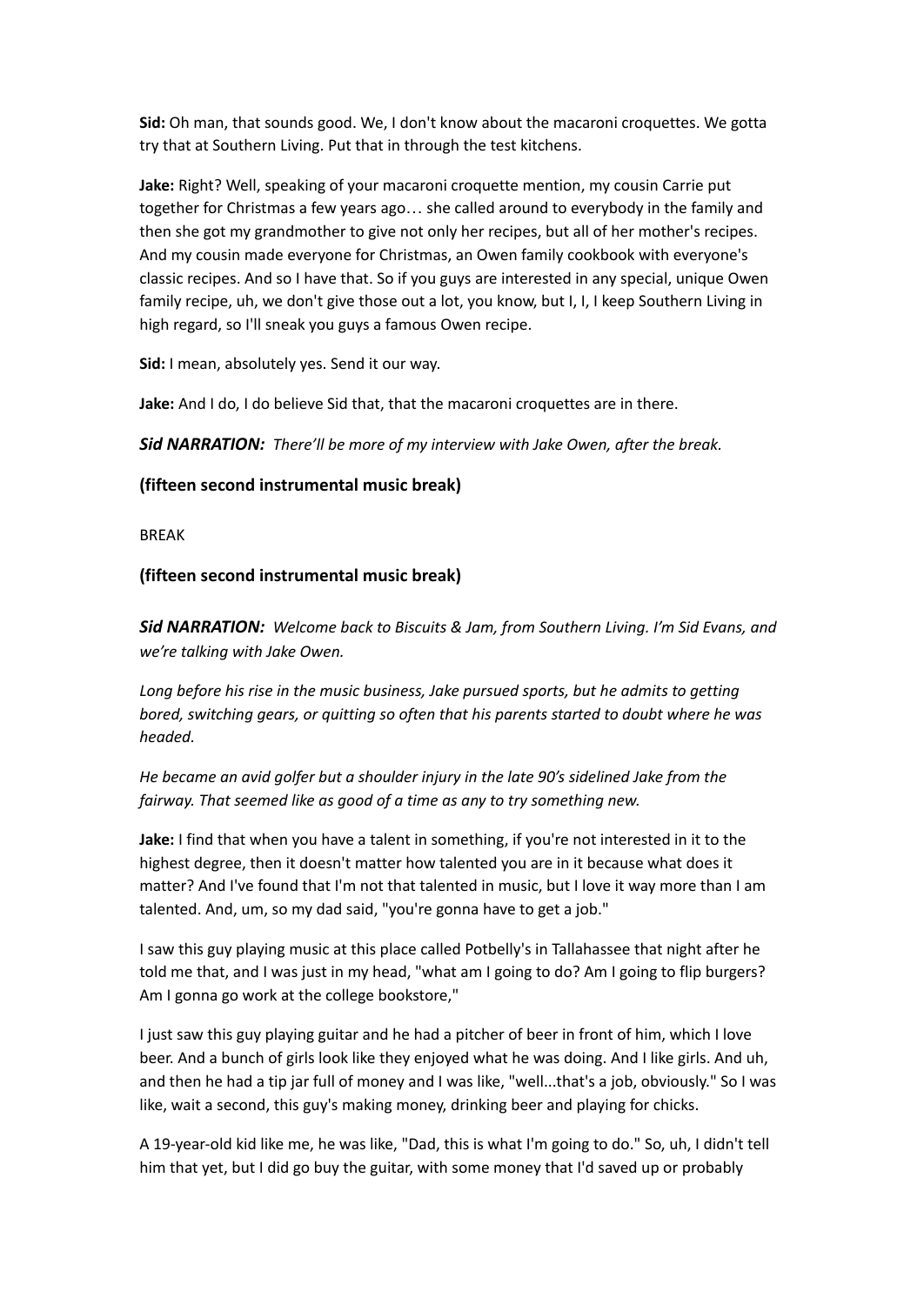money that was in my account for school for probably books or something that I wasn't buying. And I bought this guitar and I started teaching myself to play, and about a month and a half later, I went back to that same bar and I lied to the guy, uh, that was sitting there I said, "Hey man, uh...Is a bar owner or somebody around here I can talk to?" And he's like, "I'm the owner." I said, "Oh wow, okay. Hey, I walked by here about a month and a half ago, and I saw you had a guy in here playing music. And I do that. I moved from down South Florida and I do that and I'd love to play your bar sometime." He's like, "Really? What do you play?" I said, "Everything mostly, but I love country music." And he looked at me, he's like, "well, that's great because we don't have anybody that plays country music."

*Sid NARRATION: In the Tallahassee area in the early 2000's, Jake says most bars with live music were looking for covers of the Dave Matthews Band or John Mayer. Instead, Jake played the hits of Alan Jackson and George Strait, carving out a name for himself and becoming a draw.*

**Jake:** There was something about that music that made me feel like, "Holy cow. I believe that I can do this." And I watched that crowd, like, believe me too. I think there's something when the crowd sees an artist believe in what they do, the crowd believes it too.

But I went from the kid that was bouncing all around and didn't really have any direction to... while all my friends were partying and drinking in college and stuff, I was playing five nights a week by myself on a barstool, and so I didn't have time to do that.

Like I had to plug my own wires in and speakers and pack them up in my old 4runner and when I was done, while everybody else was stumbling out of the bar as a drunk college kid, you know, my hands were sticky and black from pulling in chords that they'd spilled beer all over and I had to get my stuff packed up so I could play the next night somewhere else.

And it's just looking back on it, it's not until moments like this where I get deep into explaining to people how I got here, that it really reminds me of how in the hell I got here.

**Sid:** It's a crazy story. It's pretty late in life to be picking up the guitar, especially when you consider how many years later was it that you had a number one hit?

**Jake:** Oh, quite a few. I mean, I kind of became a kid in Tallahassee, where everybody was hiring me to play country.

I was the only guy singing country songs. So I was playing hayrides and sorority and fraternity parties and bars. I eventually, was just like. "I'm going to move to Nashville," and I called my parents on the phone, the same parents, by the way, that already thought I was a quitter and I had basically a whole other semester to finish. But I just was over school and my grades weren't that great.

But I think it was, cause I was staying out until three in the morning playing music. My mom answered, I said, "mom, do you mind getting dad on the phone? I need to talk to you guys about something." And being the kid that I told you they already thought I was, they were worried. My mom said she thought I had a girl pregnant or something.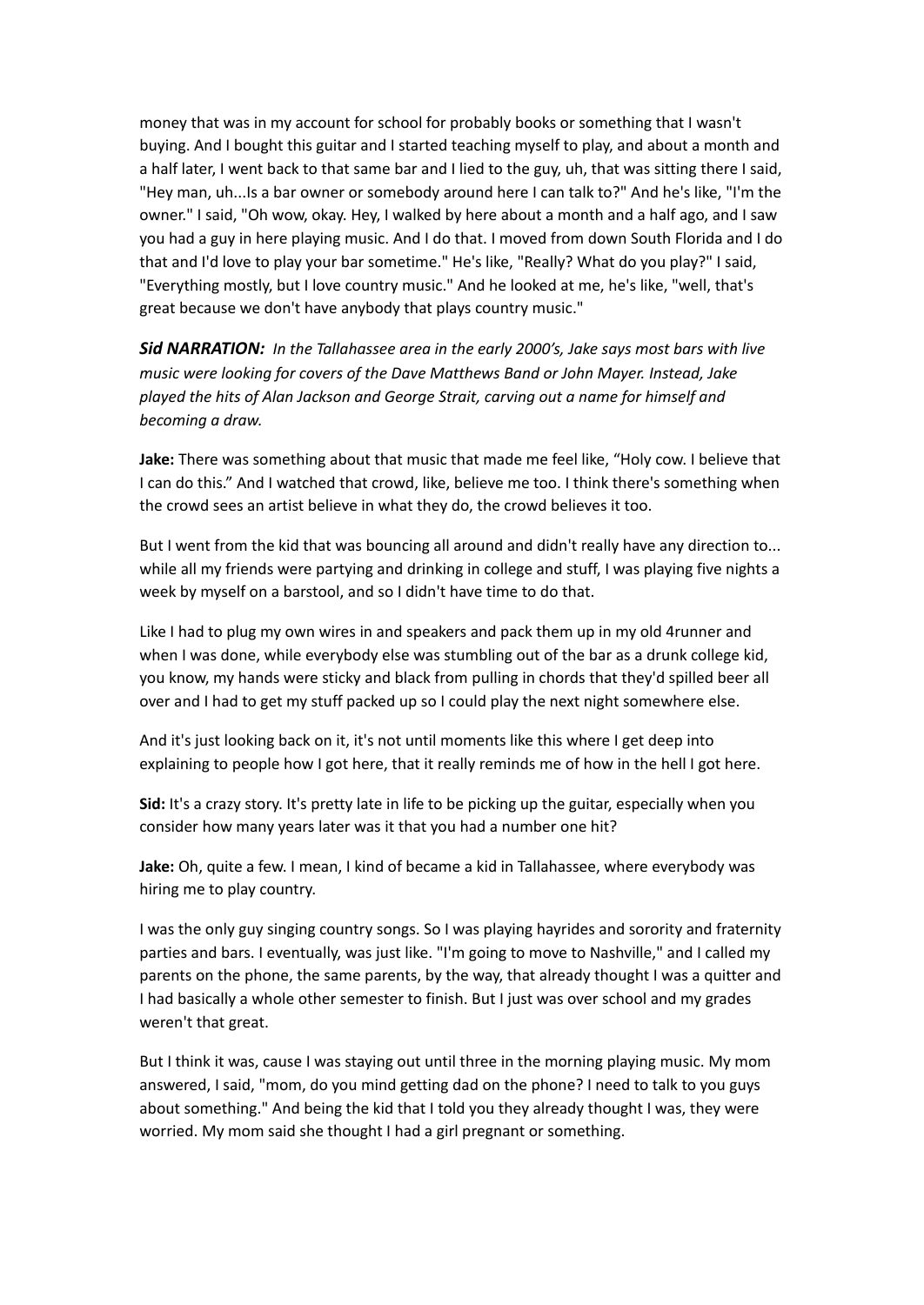My dad thought I was for sure arrested. And so they were actually kind of pleased to hear when I had the spiel, I said, "y'all, look, found this music thing", and this had been about two years into it. I said, "this music thing has really taken over my life, and I think I'm really good at it. And, um, I believe in what I'm doing. And I believe that the only way I can make something of myself is if I move to Nashville" and my dad kinda chuckled a little bit. And he said, "well, when are you planning on doing that?" And I said, "probably this weekend." And, uh, and, uh, my dad didn't say anything. And my mom, I could hear her. She started crying.

And then at that moment I realized that my mom again thought that here I was quitting college to chase another stupid dream, just like I'd quit everything else in my life. And, um, and I just heard her voice break and she's like, "honey, I don't know what dad's gonna say, but I can tell in your voice that you really believe that you can do this." And she said, "I, I don't know what your father is going to say after I tell you this, but I've never heard you sound so confident in something. You're always, you know, questioning if you want to do something or not. And this is something you are just passionate about." So she said, "I, I, I give you my support as a mother."

And my dad at that point said, "son, listen, your mom's right. I, I, I value what you're saying." But he said, "uh, if I wanted to take a damn four year vacation, I would have taken one." Like, basically, saying, you know, he paid for me to go to school for four years as it was a vacation with nothing to show.

But I don't think what he realized at the time was, is that I might have not got the book education that they set me out to get by going there. But man, the education I got by picking that guitar up and playing for people is everything. It was like me going to school for three years as somebody would go to school to be a lawyer.

But I went long enough to get my degree in entertaining that I knew that it was time for me to go be an entertainer.

*Sid NARRATION: Once arriving in Nashville, Jake opened an account with a bank on Music Row, with the hopes of bumping into someone in the industry. After giving his bank teller a demo CD, she called him a few days later to say she passed it on to another bank customer: the head of Warner Chappell Music Publishing.*

**Jake:** When she said that, I was like. I'd only been in town for like a month and a half or something. And, I was like, "Oh man, I'm going to be a superstar. This is, this is it." I just, I called my mom, I called everybody told, and they were super excited and, um, but it did get the ball rolling for me.

And it was about a year later that I got a record deal. So what you said previously, "it wasn't long before I got a number one," I actually got a record deal in September, 2005 and I moved there in 2003 and then I had my first number one in 2012, seven years later, so seven years it took to get a number one, but...

**Sid:** That's still, that's pretty quick. That's pretty quick.

**Jake:** Yeah. It's pretty cool.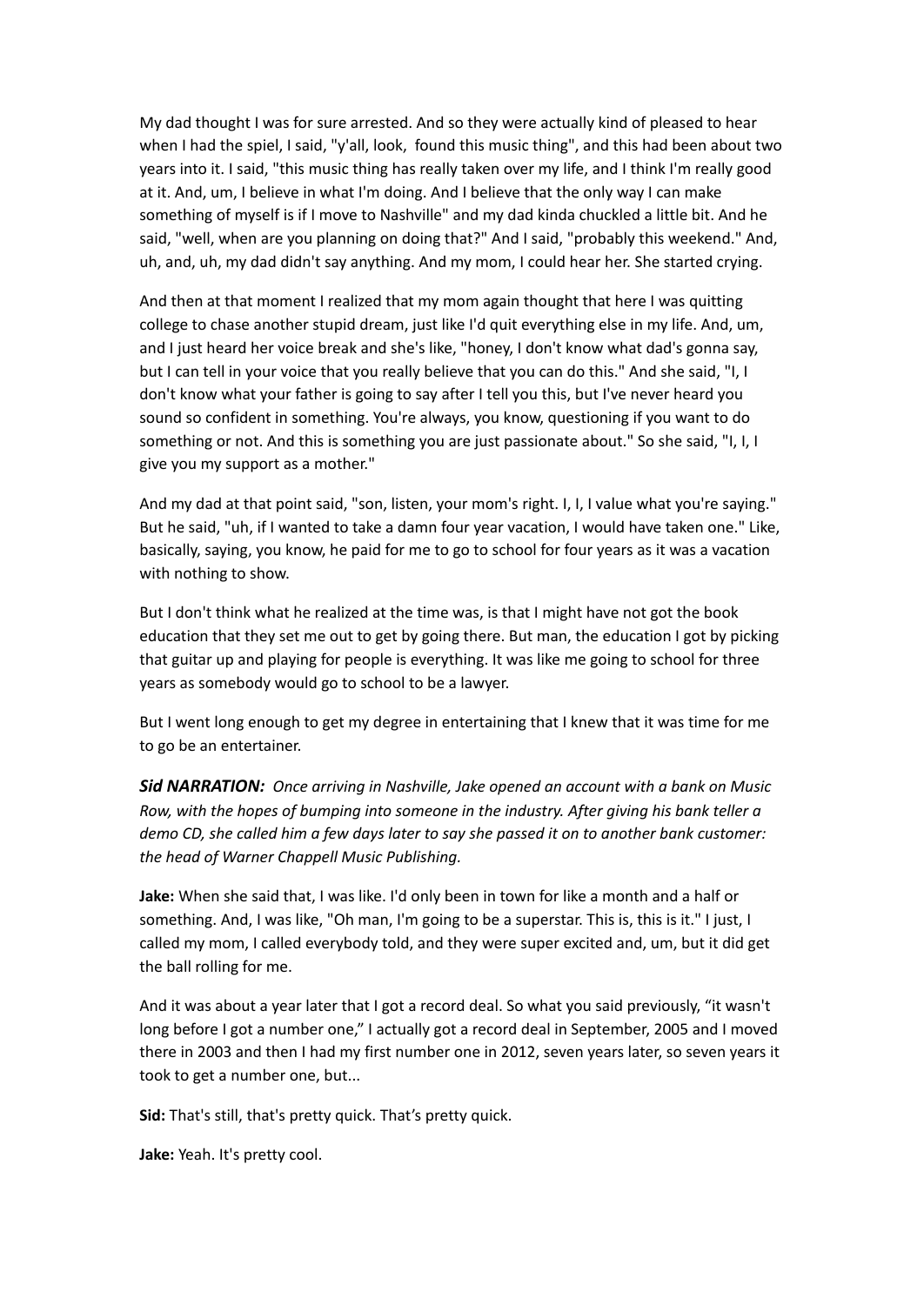**Sid:** Well, I guess your parents are on board with the way things have worked out now.

**Jake:** Yeah. They're really proud. Um, you know, it's, it's funny how the way life works out. What I think every father can take away from this is that my dad never saw, as a kid, how much his life lessons resonated with me as far as hard work ethic, morals, values, um, the things that make you into a, like a successful man. And, uh, he taught me all of that and I always stored it away in my back pocket, but I just needed to find the right thing where I could put all those lessons my dad taught me towards, and I did that with music.

it's great to be a parent. But it's also great to let your kids be kids and find out what they want to do. And, my dad now I think is able to realize like, "Holy cow, like Jake is successful because of what I taught him as a kid; he's not successful as a musician.

He's like, he's successful in his life and he's made good decisions" because of what he's taught me. And I think now that he's able to see that from afar, it really fulfills his life to know that he was a great father and he didn't do anything wrong, which would have led me to drop out of college or whatever, you know, it was, he's able to look at it now from like, "Holy cow, like I guess I did teach him right."

And I, I'm really proud to know that he feels that way.

*Sid NARRATION: Despite pursuing music full-time, golf still meant a lot to Jake as well as his father. And through music, Jake was able to deliver a once-in-a-lifetime experience that they could share forever.*

My dad was interested in golf and because he...and he should've played professionally, really, he's that great. Um, he wanted that for me so bad. I think my dad wanted to one day just walk the fairways of Augusta National with me while I played in the Masters or whatever because that was going to be our only way there, you know, Augusta National and

Fast forward 10 years after I moved to Nashville, I played a radio show for the kind people of Augusta, um, not the golf course, but the radio station. And the guy there told me, he's like, "Hey Jake, I know you're a big golfer." He said, uh, "I promise you one day I'm going to get you on Augusta National."

And I said, "no way." I said, "well, listen, if that ever happens, the only way that I'll play is with my dad." And, he goes, "all right, well, if I can make that happen, I'll let you know." So it was like 2013 or 14. Um, I get a call, it was December 22nd. And my buddy said, "Hey. Uh, go ahead and get your bags packed and meet me tomorrow over here in Augusta cause we're gonna play around of golf in Augusta. You think you can get your dad up here?" And so I called my dad, I said he answered the phone and I said, " you need to go ahead and head home and pack your bags and get your golf clubs cause we're playing Augusta National tomorrow."

And he's like, "you're kidding me." And I said, "Nope." And so he went home, packed his bags, got on a plane, flew to Atlanta, drove up and met me in Augusta the next day. And the two of us played Augusta National together. And I watched my dad tear up walking down the first fairway. And, um, man, it's like...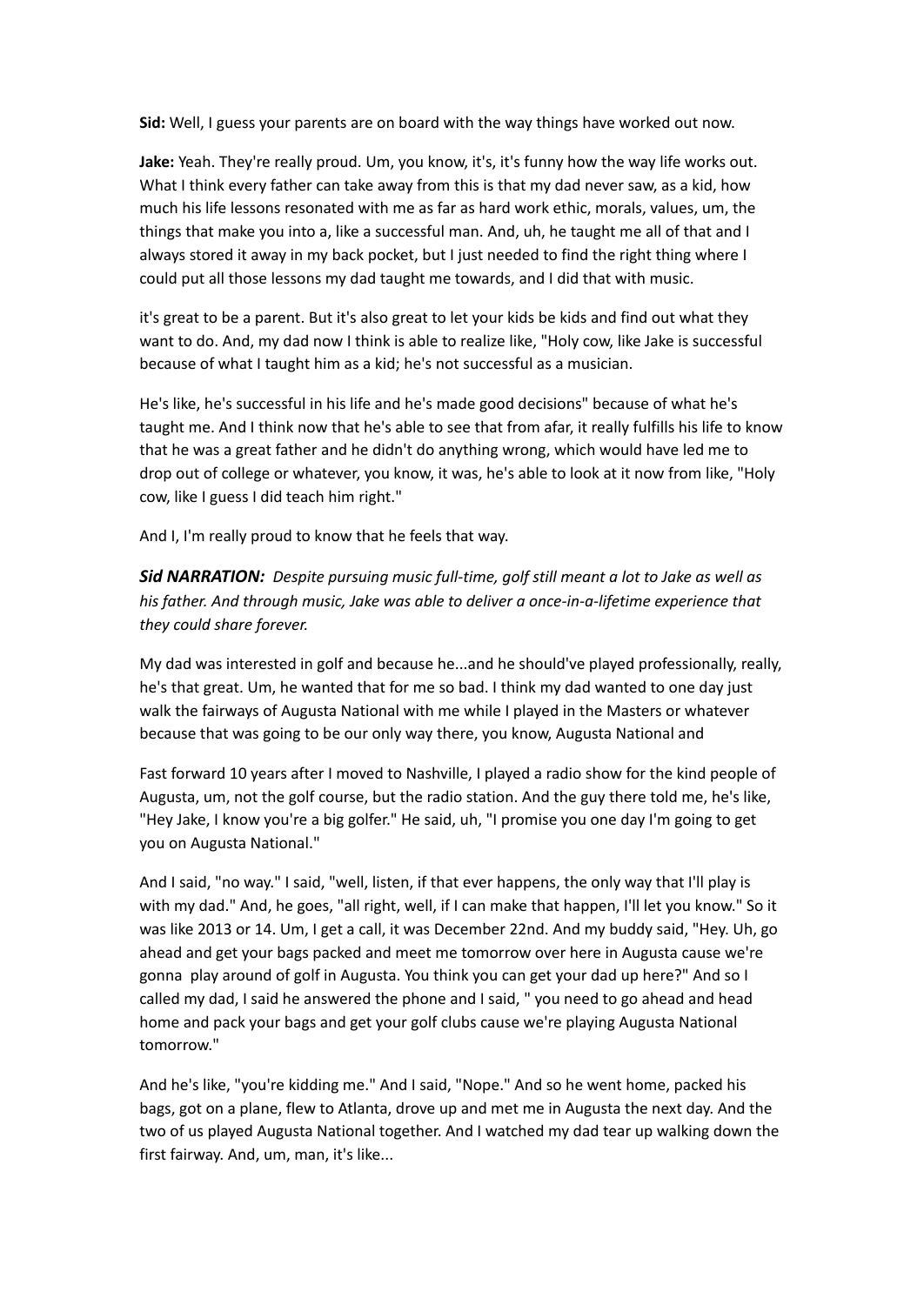It's kind of wild to think about that because the one thing, which was golf, that you would have thought would have brought my dad and I together to Augusta is, is not at all what happened. The one thing that my dad could have never taught me how to do that I chased because I believed in it, which was music, is what brought my dad and I to Augusta.

And, uh, I will, I just, um, I can't tell that story enough because I think it's really, uh, important for kids out there to know that always respect your parents. Always listen to them and what they say, but have a confidence to what you believe in as a kid too. Because if you have a dream, like anything is possible. Not just fulfilling your dreams, but man, quite frankly, I fulfilled my dad's dream of playing Augusta National by chasing a dream that I wanted to fulfill. And I think sometimes people don't realize that you can fulfill a lot of people's dreams outside of your own by just being confident in and chasing something you believe in. And, uh, I know it's kind of, you know, pretty heady and deep to think that way, but, uh, I'm pretty much living proof of that.

So, um, I'm, I'm a really proud of my parents and my family.

#### **(fifteen second instrumental music break)**

**Sid:** With everything that's going on, I wanted to ask what it's been like for you, as we're all kind of, holed up, we're all dealing with this virus that's kind of changed everybody's life.

You're used to being on the road, playing music and being around people. What has this time been like for you?

**Jake:** It's been absolutely phenomenal. Um. Which isn't the answer probably you're expecting because everybody's really..., I feel bad almost saying that because there's so many people struggling.

But, um, as you said, like "you're so used to being on the road," you're right. I am. And the only reason that I stay so busy on the road is because, I've always been this guy a lot. Like I mentioned my dad, the work ethic of like, work while the sun is shining, go, go, go, go, go.

You know? But meanwhile. As we go back to what we chatted earlier about homemade and me being a family guy, the most important thing to me in my life is my family so staying so busy on the road for the last 15 years, I told you I got a record deal in 2005. So for 15 years, I've just been going, going, going, going, go and got married, had a baby, got divorced, go, go, go, go, go.

My child moves to Florida, trying to be a dad on the road, you know that does, has his daughter feel like she knows him and is there for her, and then go through this point of life of not knowing if I could ever just trust, you know, a relationship again. And then I met Erica, um, and she changed my whole life and now we have a daughter together, Paris.

And so that's the important stuff in my life. And I realized when all this stuff went down, none of us were expecting it, but it's almost a blessing in disguise because all this time I've been saying, "I'm going to take time off and take more time with my family" and all this." Like, I don't know that I really would have done that.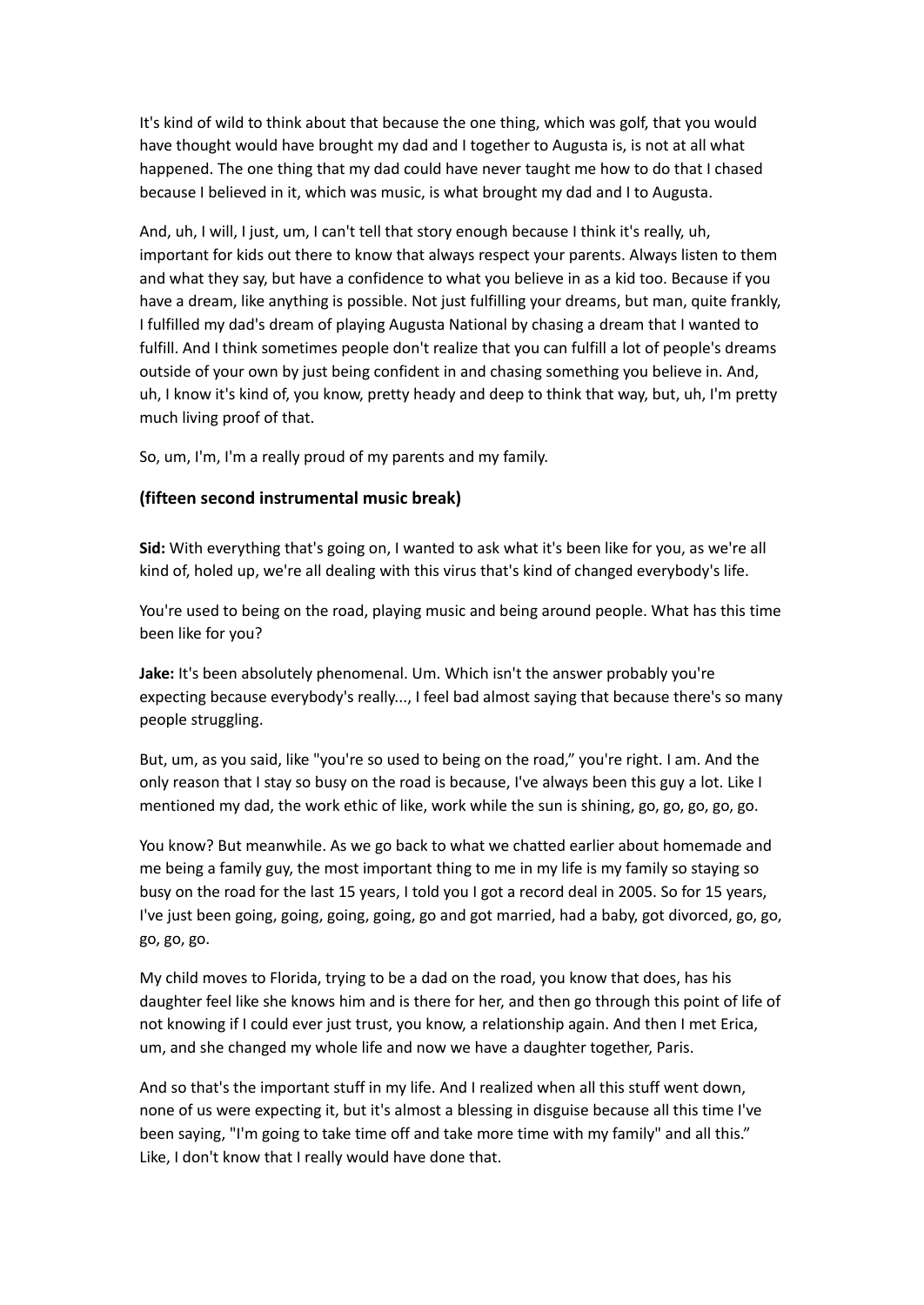I just think it was one of those things that I kept planning to do. But, here I am now kind of forced to do it. And I can't tell you how much this last month being home every day. And the simple things of watching my little girl. As...a one year old, like crack up laughing in the morning while we're feeding her a bottle or like I'll get down on the floor there and stuff where usually I'd be calling here from wherever, from a bus somewhere, parking lot, FaceTiming Erica and going, "how's Paris doing today? Can I say hi to her?" And you know, I'd maybe get like enough of her attention to kind of wave at her. And it's hard to be a father when you're trying to do it through FaceTime. You know, but when you can be home all the time like this, it has been a really big blessing for me, not only as a father, but for my relationship with Erica.

And, um, quite frankly, just creativity. I've been writing songs like every day. I tend to do things I don't do on the road. I mean, I'd go for walks with Erica, we'd just like go outside and I don't feel like a caged animal, you know, like, uh, like seriously. I almost feel sometimes on the road, like...

I'm a circus animal that's in a cage that come showtime they open up the cage and you'd go out in the arena and you go do your little thing, and then all of a sudden they're like, okay. And then the guy, like tour manager, you know, walks his animal back to the cage and they shut the door and then they roll you to the next city and you get out and do it again.

And, and so you kind of feel that way sometimes. And then as a kid too, that was in the early part of my career, I didn't have a wife. I didn't have kids. I was really, I was kind of very selfish in a way, but it was okay to be at the time and now it's not okay to be. So I'm really loving this time home.

Um, it is unfortunate with everybody going through everything. Uh, and it's scary, but I gotta tell ya, I haven't been this happy in 15 years, which is weird to say that in a time, like right now. But what I, what I hope is for everyone is that our country as a whole for a very long time, and it's something we're proud of as Americans, is we've all been very patriotic.

That's what we pride ourselves on. We're the home of the brave, you know, and...a lot of our patriotism has been based upon military presence, and we can kick your ass kind of like, we're the best, biggest country, you know, and it's not about that, like patriotism isn't about fighting and stuff.

To me, patriotism is about loving your neighbor and being caring and understanding how together we can be better. And, uh, to me, that's kind of what I do with music. When I play music, I don't care who is a Steelers fan. I don't care who's a Cleveland Browns fan because they don't like each other, you know what I mean?

But for the next 90 minutes. Everyone's going to do the same thing, and everybody's going to have fun, and they're going to put aside these differences that they have, and they're going to put aside the fact that maybe they lost their job or they're gonna put aside the fact that they went through a breakup. I'm able to kind of breed that life and energy and love into people, and that's what's contagious for me. And so I'm hoping with this virus and everything that's happening is that it breeds that same love and energy into people of understanding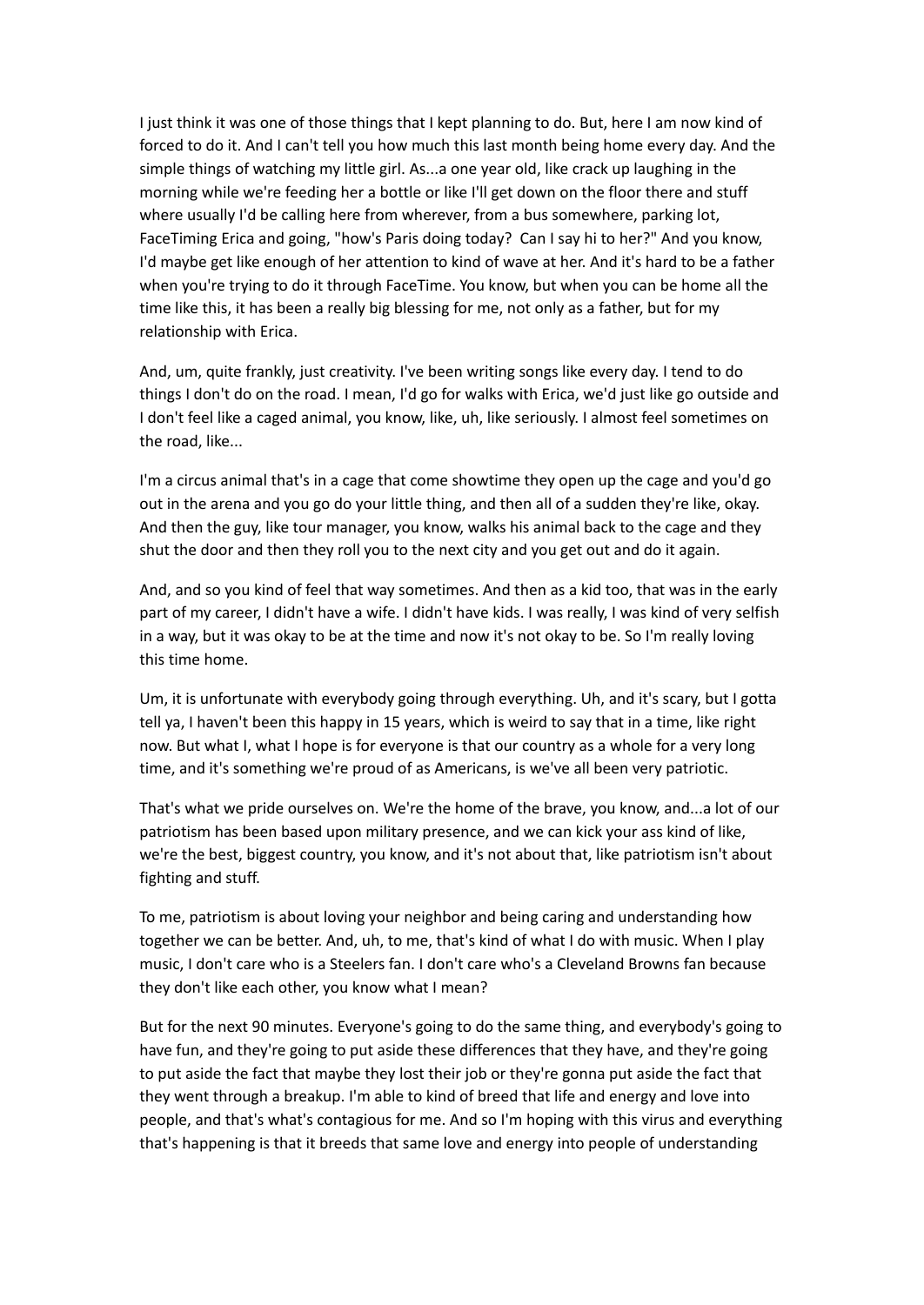that life is fragile and you don't know, like nobody gives you a timecard to check out when it's time to check out.

You know, like, let's start taking care of everybody around us more. And, um, and I think, again. That's what I've kinda got out of this whole thing of being home over the last month or so is just a more understanding of not only myself, my family. The world. Because when you're in that rat race of just being an artist and going, going, going all the time, you're kind of so engulfed in what you're doing that you tend to have blinders on and not look at everything else.

And, not playing music and seeing fans sad about is tough. So we're all excited to get back out on the road and, and do what we do. Because again, as I've told you throughout this interview, like that's what I chased it for. That's, it's, what's a drug to me. I love it.

**Sid:** Do you feel like this whole experience has kind of changed you and in any kind of way, any fundamental way?

**Jake:** I think so. I do. Mostly I think from a financial standpoint. And I say that because being a musician and having a band and a crew is not just like being a small business that has employees that they come and go, you know what I mean? Like we wake up in the morning together. We hang out all day, we play the show that night, and then we get back on the bus and we ride together.

And so we're together more with each other than they are with their own spouses. You know... It's another family. And so you can't just -- when times get tough like they are right now for everybody -- make the decision of, "I can't afford to pay these guys anymore."

And then have to make that call to call them and tell them that, um, is really tough. It's like telling your family member, you know, like, "Hey, you're cut off." I can't do it. And they rely on me. Not only do they rely on me, their wives, their kids rely on them for that job. And so it's been a little hard on me because, I never ever thought something like this would ever happen, where I would have, you know, basically furlough my employees, and, and wish them luck with whatever it is that they're doing. You know what I mean? Don't get me wrong. I mean, we're doing all we can as a business, and my business manager and myself are taking care of all of them as best we can right now without putting myself in a hole.

Um, but yeah, I think when you ask, have I learned anything or is, I think it's more that I think I need to be a little bit smarter going forward as to how I want to handle situations that kind of come out of nowhere cause no one, even my managers and booking agents and people like that, nobody thought that shows would be canceled for five months, you know?

And so everybody that relies on that income to come in is now like, "what do we do?" It's non-existent. And then they're, now they're searching everywhere else. You see all these people online doing online shows, everything. It's like, wait. Not just for me learning stuff, but like the whole world.

And I think everyone's learning new ways of how do we better prepare ourselves if something like this hits the fan again where we're not scrambling trying to figure out what